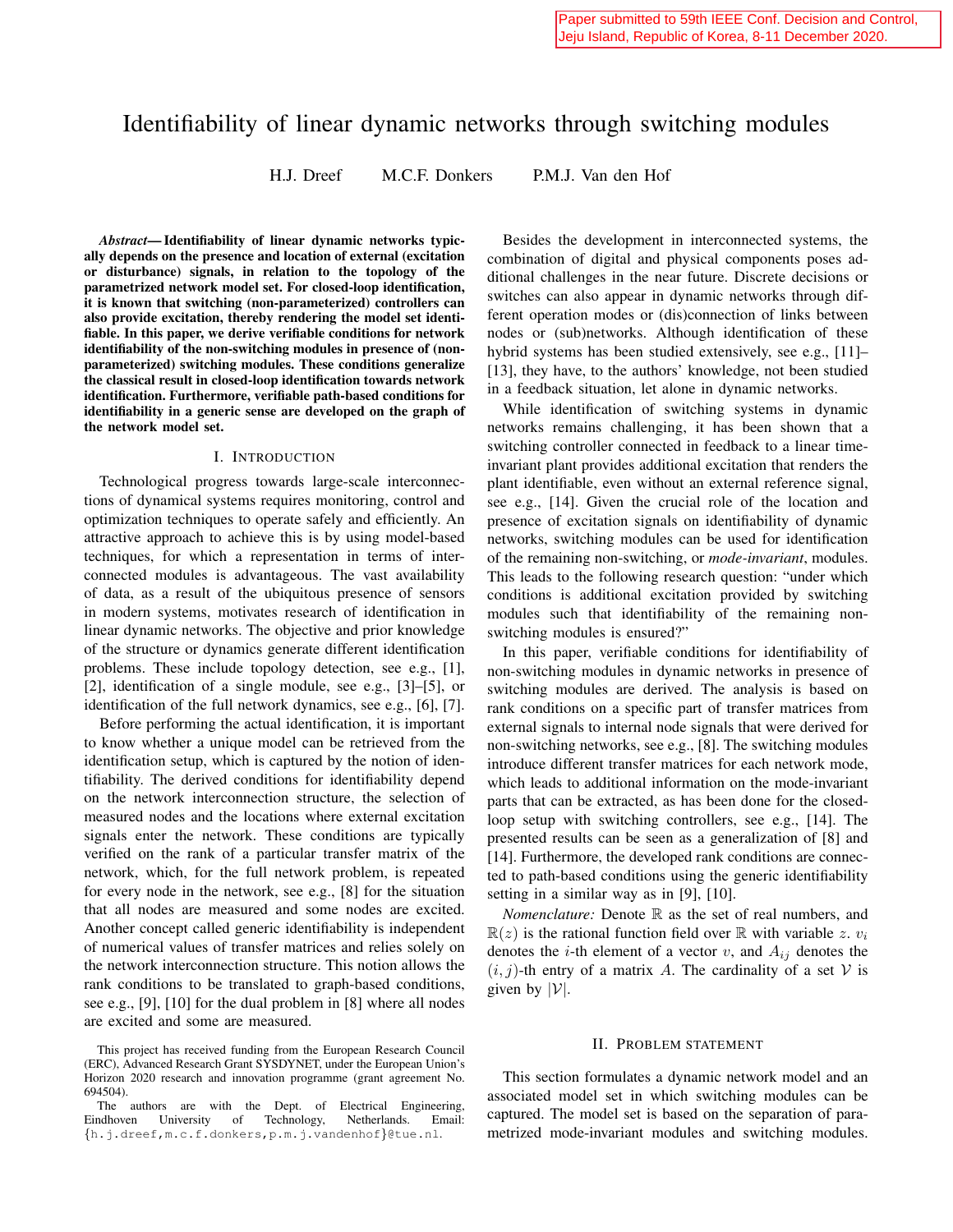Following this setup, identifiability is defined on transfer matrices for all the network modes.

## *A. Module switching dynamic network setup*

Following the dynamic network setup proposed in [3], [8], a dynamic network consists of L scalar *internal variables*, *nodes* or *vertices*  $w_j, j \in \{1, \ldots, L\}$ , and K *external variables*  $r_k, k \in \{1, \ldots, K\}$  that can be manipulated by the user. Each internal variable is described as:

$$
w_j(t) = \sum_{i=1}^{L} G_{ji}(q)w_i(t) + \sum_{k=1}^{K} R_{jk}(q)r_k(t) + v_j(t)
$$
 (1)

where  $q^{-1}$  is the delay operator, i.e.,  $q^{-1}w_j(t) = w_j(t-1)$ and  $t \in \mathbb{N}$  denotes time. The *modules*  $G_{ii}$  contain the dynamic relationship between the nodes, excluding *self-loops*, i.e.,  $G_{jj} = 0$  for all j. Unmeasured *process noise* variables  $v_j$  are included, where the vector process  $v = [v_1 \dots v_L]^\top$ is modelled as a stationary stochastic process with rational spectral density  $\Phi_v(\omega)$ , such that there exists a *p*-dimensional (zero-mean) white noise process  $e := [e_1 \dots e_p]^\top$ , with  $p \leq L$  and covariance matrix  $\Lambda > 0$  such that

$$
v(t) = H(q)e(t).
$$

The combination of all the  $L$  nodes can be written in terms of the full network expression

$$
\begin{bmatrix} w_1 \\ w_2 \\ \vdots \\ w_L \end{bmatrix} = \begin{bmatrix} 0 & G_{12} & \cdots & G_{1L} \\ G_{21} & 0 & \ddots & \vdots \\ \vdots & \ddots & \ddots & G_{L-1L} \\ G_{L1} & \cdots & G_{LL-1} & 0 \end{bmatrix} \begin{bmatrix} w_1 \\ w_2 \\ \vdots \\ w_L \end{bmatrix} + R \begin{bmatrix} r_1 \\ r_2 \\ \vdots \\ r_K \end{bmatrix} + H \begin{bmatrix} v_e \\ v_e \\ \vdots \\ e_p \end{bmatrix},
$$
\n(2)

where dependence on  $q$  is omitted for compactness of notation. The compact form of (2) is given by

$$
w = Gw + Rr + He.
$$
 (3)

A *network model* that includes these concepts and the considered properties in this work is defined below.

Definition 1 (Network model) *A network model of* L *nodes, and* K *external excitation signals, with a noise process of rank*  $p \leq L$  *is defined by the quadruple:* 

$$
M = (G, R, H, \Lambda)
$$

*with*

- $G \in \mathbb{R}^{L \times L}(z)$ , diagonal entries 0, all modules proper *and stable;*<sup>1</sup>
- $R \in \mathbb{R}^{L \times K}(z)$ , proper;
- $H \in \mathbb{R}^{L \times p}(z)$ , stable, with a left stable inverse and *satisfying*  $H(q) = \begin{bmatrix} H_a \\ H_a \end{bmatrix}$  $H_b$ *with*  $H_a$  *square, proper, monic, stable and minimum-phase;* •  $\Lambda \in \mathbb{R}^{p \times p}$ ,  $\Lambda > 0$ ;
- <sup>1</sup>The assumption of having all modules stable is made in order to guarantee that  $T_{we}$  is a stable spectral factor of the noise process that affects the node variables.

• *The network is well-posed<sup>2</sup>, see e.g., [5], with*  $(I - G)^{-1}$  *proper and stable.* 

In this definition, the flexibility of a rank-reduced noise process ( $p < L$ ), i.e., a non-square noise model H, is allowed, see e.g., [8].

In order to include the possibility of switching modules in the defined network model, a *multimode network model* is defined, which contains  $m \in \mathbb{N}$  different *network modes*, where the network mode is denoted by  $\ell$ .

Definition 2 (Multimode network model) *A multimode dynamic network with* m *modes is defined as a finite set of network models* M`*, i.e.,*

$$
\mathbb{M} := \{M_{\ell}\}_{{\ell \in \{1,\ldots,m\}}},\tag{4}
$$

*with*  $M_{\ell} = (G_{\ell}, R_{\ell}, H_{\ell}, \Lambda_{\ell}).$ 

This model does not specify restrictions on the switching behavior between the network modes. We therefore assume that switching does not destabilize the network. This can be achieved by assuming that for every mode the interswitching time adheres to minimum dwell-time conditions for switched systems, see e.g., [?], for details. This means that the time between every switch is sufficiently long that potential transient effects have sufficiently decayed.

The multimode network model requires further specification, since the dynamics between some nodes remain the same for every network mode. These modules are referred to as *mode-invariant*, while the remaining links are switching. Since these links may contain different dynamics or modules for some network modes, it is more convenient to introduce some graph-based concepts that specify the structure and distinguish between mode-invariant and switching links. In this setting the nodes are referred to as *vertices* and links as *edges*, for which the distinction is defined below.

Definition 3 (Multimode network graph) *A multimode network graph is a directed graph*  $G = (V, E)$ *, which captures the structure of multimode dynamic network* M*, with vertex set*  $V := \{1, \ldots, L\}$  *and the set of edges by* 

$$
\mathcal{E} := \{(i,j) \in \mathcal{V} \times \mathcal{V} \mid G_{ji,\ell} \neq 0 \text{ for some } \ell \in \{1,\ldots,m\}\},\
$$
(5)

*where the mode-invariant edges are defined by*

$$
\mathcal{E}_{inv} := \{ (i,j) \in \mathcal{E} \mid G_{ji,\ell_1} = G_{ji,\ell_2} \,\forall \,\ell_1, \ell_2 \in \{1, \dots, m\} \},\
$$
\n(6)

\nand the set of switching edges as  $\mathcal{E}_s = \mathcal{E} \setminus \mathcal{E}_{inv}$ .

This multimode network graph is helpful in explicitly specifying the mode-invariant and switching parts in the multimode dynamic network. For this purpose, the *module switching network model* is defined below.

<sup>&</sup>lt;sup>2</sup>This implies that all principal minors of  $(I - G(\infty))^{-1}$  are nonzero.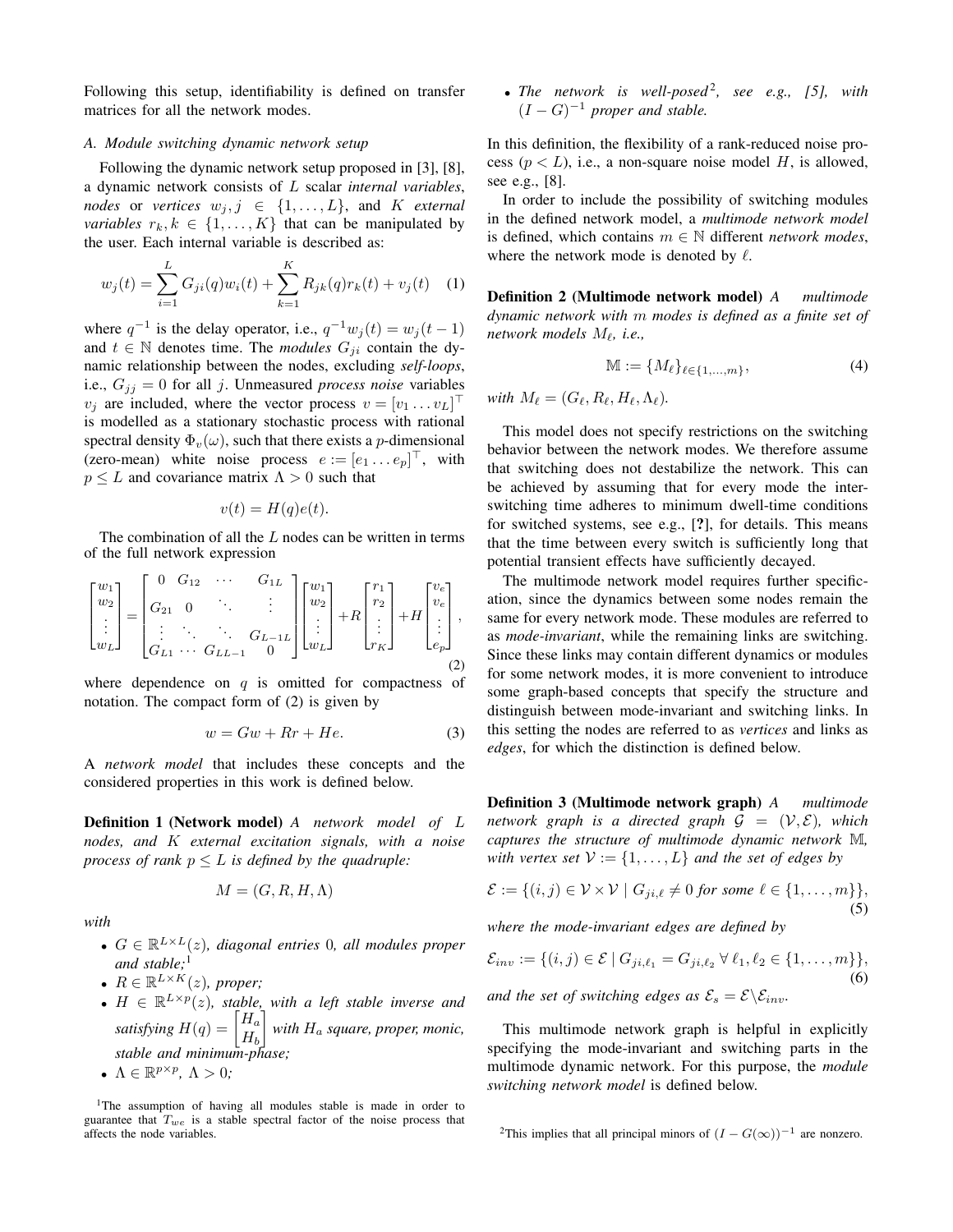Definition 4 (Module switching network model) *A module switching dynamic network with* m *modes, is a multimode dynamic network* M, with  $M_\ell = (G_\ell, R_\ell, H_\ell, \Lambda_\ell) \in \mathbb{M}$  that *satisfy*

$$
R_{\ell} = R, \qquad \forall \ell \in \{1, ..., m\}
$$
  
\n
$$
H_{\ell} = H, \qquad \forall \ell \in \{1, ..., m\}
$$
  
\n
$$
\Lambda_{\ell} = \Lambda, \qquad \forall \ell \in \{1, ..., m\}
$$
  
\n
$$
G_{\ell} = G^{inv} + G_{\ell}^{s},
$$
\n(7)

where for each edge either the element in  $G^{inv}$  or  $G^{s}_{\ell}$  is  $0, i.e., for (i, j) \notin \mathcal{E}_{inv},$  *it holds that*  $G_{ji}^{inv} = 0$  *and for*  $(i, j) \notin \mathcal{E}_s$ , it holds that  $G_{ji, \ell}^s = 0 \ \forall \ \ell \in \{1, \ldots, m\}.$ 

## *B. Full network identifiability problem*

The identifiability problem that is considered in this paper is that of the full network, where known switching modules are present. Therefore, the problem is restricted to parametrize only mode-invariant modules, for which a set of *parametrized edges*  $\mathcal{E}_p \subseteq \mathcal{E}_{inv}$  is defined. This allows for using prior knowledge of dynamics of mode-invariant modules. The restriction in parametrization leads to the following definition of the model set that is considered for the identifiability problem.

## Definition 5 (Module switching network model set)

*A module switching network model set* M *for a module switching network* M *with* m *modes, is defined as a set of networks, according to*

$$
\mathcal{M} := \{ \mathbb{M}(\theta), \theta \in \Theta \}
$$
 (8)

*where*  $\mathbb{M}(\theta) = \{M_\ell(\theta)\}_{\ell \in \{1,\ldots,m\}}$  *and* 

$$
M_{\ell}(\theta) = (G^{inv}(\theta) + G_{\ell}^s, R(\theta), H(\theta), \Lambda(\theta))
$$
 (9)

 $with \ G_{ji}^{inv}(\theta), (i, j) \in \mathcal{E}_p \subseteq \mathcal{E}_{inv}$  and  $\Theta$  a finite dimensional  $\mathit{parameter}$  space,  $\Theta \subset \mathbb{R}^{n_\theta}$ .

The objective for this model set is to assess whether the structural properties in terms of location and presence of excitation signals and topology of the network can distinguish different candidate models. In other words, the objective is to assess whether a unique model exists, without taking into account whether the data is informative enough. To do so, the concepts of identifiability for non-switching networks in [8] are generalized to include excitation through known switching modules. For this, the transfer matrices from external signals  $r$  and  $e$  to internal nodes  $w$  for all the network modes  $\ell$  are used, which for each mode are given by

$$
T_{\ell}(\theta) := (I - G_{\ell}(\theta))^{-1} U(\theta)
$$
 (10)

with

$$
U(\theta) := [R(\theta) \quad H(\theta)]. \tag{11}
$$

These transfer matrices contain all the structural information used by most identification methods under mild conditions, see e.g., [8]. That is, either absence of direct feedthrough terms or of algebraic loops, which occur when all modules in a loop contain direct feedthrough terms. By this result, the problem of assessing identifiability of the full module switching network will be done using the following definition of identifiability.

## Definition 6 (Module switching network identifiability)

*The module switching network model set* M *is identifiable*  $at M_0 := M(\theta_0)$  *if for all models*  $M(\theta_1) \in M$ *,* 

$$
T_{\ell}(\theta_1) = T_{\ell}(\theta_0) \,\,\forall \ell \in \{1, \ldots, m\} \Rightarrow \mathbb{M}(\theta_1) = \mathbb{M}(\theta_0).
$$
\n(12)

*We call*  $M$  *identifiable if* (12) *holds for all*  $M_0 \in M$ .

This definition differs from the ones in literature by allowing information contained in transfer matrices for all network modes together to draw conclusions on the existence of a unique model. All the transfer matrices act as additional equations to solve for the unknown elements, which is the main aspect that will be exploited in this paper.

#### III. RANK CONDITIONS

In this section, verifiable conditions for identifiability of the defined model set are derived on the basis of transfer matrices, as a natural approach arising from the used definition. These conditions generalize the developed rank conditions in [8], where switching modules are not considered, and the identifiability results on a closed-loop setup with a switching controller in [14]. The relation of the developed conditions to these methods will also be studied.

#### *A. Identifiability of module switching networks*

Let us start from a similar reasoning on the transfer matrices (10) as in [8]. Suppose that row j of  $(I-G_{\ell}(\theta))$  has  $\alpha_i$  parametrized transfer functions, and, similarly, each row j of  $U(\theta)$  has  $\beta_i$  parametrized transfer functions. The objective is to isolate these parametrized transfer functions for each row and assess whether they can be uniquely retrieved from the transfer matrices. This is done through permutation of both matrices, for which permutation matrices  $P_j \in \mathbb{N}^{L \times L}$ and  $Q_j \in \mathbb{N}^{K+p\times K+p}$  are introduced. These gather all parametrized entries in row j of  $(I - G_{\ell}(\theta))$  on the left hand side, and all parametrized entries in the considered row of  $U(\theta)$  on the right hand side, i.e.,

$$
(I - G_{\ell}(\theta))_{j\star} P_j = \left[ (I - G(\theta))_{j\star}^{(1)} \quad (I - G_{\ell})_{j\star}^{(2)} \right] \quad (13)
$$

$$
U(\theta)_{j\star} Q_j = \left[ U_{j\star}^{(1)} \quad U(\theta)_{j\star}^{(2)} \right] \quad (14)
$$

$$
(\theta)_{j\star} Q_j = \begin{bmatrix} U_{j\star}^{(1)} & U(\theta)_{j\star}^{(2)} \end{bmatrix}
$$
  
= 
$$
\begin{bmatrix} U_{j\star}^{(1)} & 0 \end{bmatrix} + U(\theta)_{j\star}^{(2)} V_j
$$
 (14)

with  $V_j = \begin{bmatrix} 0 & I_{\beta_j} \end{bmatrix}$  of appropriate dimensions. These permutation matrices allow to formulate a particular submatrix of the transfer matrix (10). This sub-matrix consists of the mapping for network mode  $\ell$  from all the external excitation signals to the input nodes of the parametrized modules that connect to node  $j$ , which is given by

$$
\breve{T}_{j,\ell}(\theta) = \begin{bmatrix} I_{\alpha_j} & 0 \end{bmatrix} P_j^{-1} T_\ell(\theta) Q_j.
$$
 (15)

This matrix may contain different dynamics for some network modes, which is information that is helpful in uniquely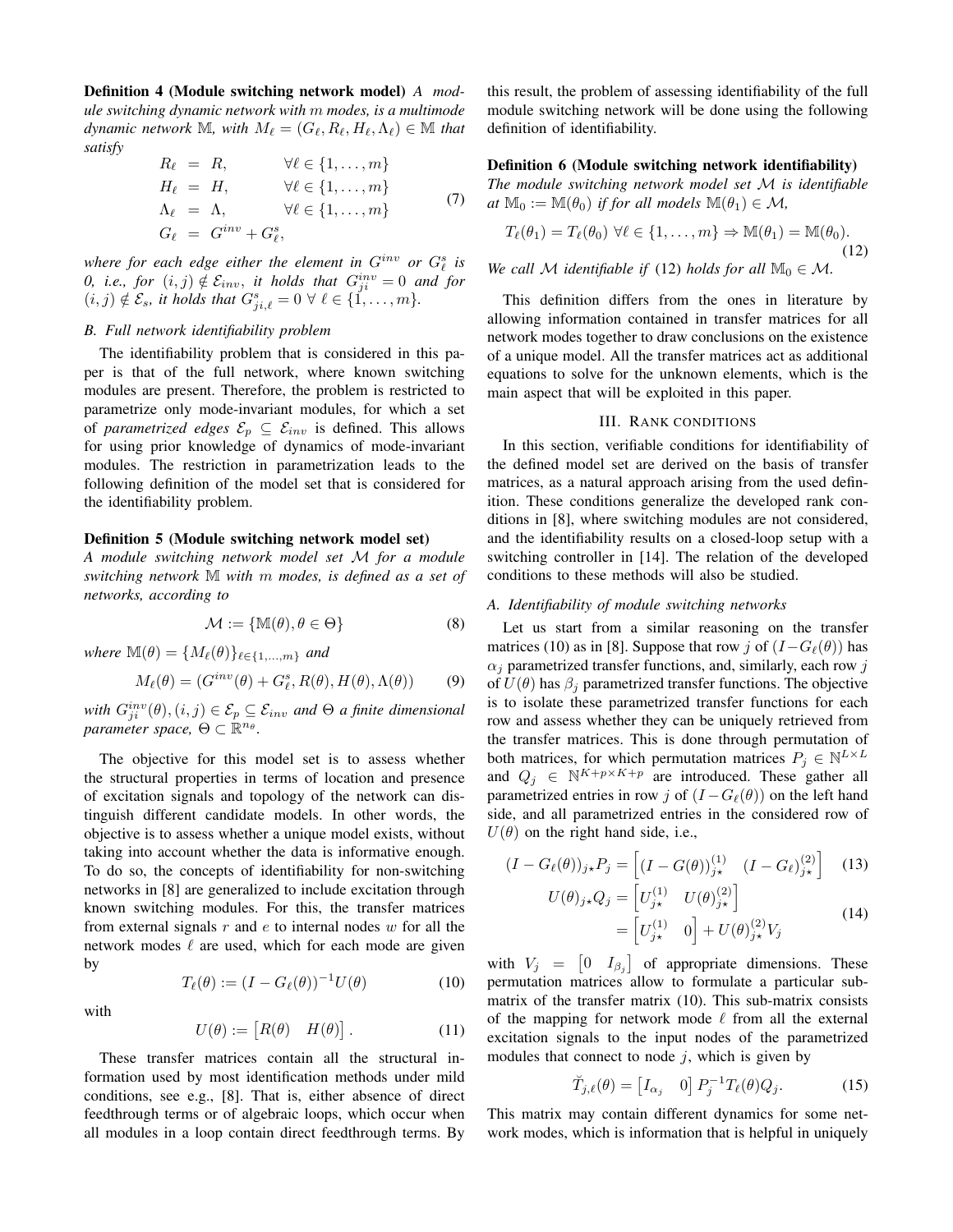retrieving the parametrized modules. Therefore, this matrix is central in formulation of the following result for identifiability of module switching network model sets.

## Theorem 7 *The module switching network model set* M

- *I) is network identifiable at*  $\mathbb{M}(\theta_0)$  *if for each row j the matrix*  $\begin{bmatrix} \breve{T}_{j,1}(\theta_0) & \cdots & \breve{T}_{j,m}(\theta_0) \\ V & V & V \end{bmatrix}$  $V_j$  ...  $V_j$  *has full row rank for*  $\theta_0 \in \Theta$ ;
- *II) is network identifiable if for each row* j *the matrix*  $\left[\breve{T}_{j,1}(\theta) \dots \breve{T}_{j,m}(\theta)\right]$  $V_j$  ...  $V_j$ *f* has full row rank for all  $\theta \in \Theta$ . *III) is generically identifiable if for each row* j *the matrix*  $\left[\tilde{T}_{j,1}(\theta) \ldots \tilde{T}_{j,m}(\theta)\right]$  $V_j$  ...  $V_j$  *has full row rank for almost all*  $\bar{\theta} \in \dot{\Theta}$ .

#### *Proof:* The proof is given in the Appendix.

The above theorem includes a concept called generic identifiability, which in comparison to network identifiability is aimed at excluding a particular set of models for which the rank of these matrices is lost, see e.g., [9], [10]. This puts more emphasis on the network structure rather than on pathological cases in which particular numerical values for some model that might lead to loss of rank in these conditions. Theorem 7 effectively generalizes two results. Namely, the presented derivation to reach the matrix (15) corresponds to the results in [8] for one network mode, whereas "stacking" all the transfer matrices next to each other corresponds to the results in [14] restricted to a closedloop structure. The relation between these and the presented method is studied further below.

## *B. Non-switching networks*

In order to show that the presented method generalizes the results in [8], they are compared to the conditions in Theorem 7 for a non-switching network, i.e.,  $m = 1$ . In application of Theorem 7, the matrix  $V_i$  is by definition full row rank at the last  $\beta_i$  columns, meaning that only full row rank of the first  $K + p - \beta_j$  columns of  $\tilde{T}_j$  implies full row rank of the entire matrix. These  $\beta_i$  excluded columns correspond to the external signals that enter node  $j$  through a parametrized module in  $U_{j\star}$ . The interpretation being that the information of that signal has already been used to identify this module. This realization has been used in [8] to derive conditions on a smaller dimensional matrix, while the conditions are equivalent.

## *C. Switching controllers in closed-loop*

The role of switching controllers on identifiability has been studied in a closed-loop setup, which can be represented by a particular dynamic network. The relation between Theorem 7 and those in [14] will be showed using the following network, corresponding to a closed-loop setup,

$$
\begin{bmatrix} w_1 \\ w_2 \end{bmatrix} = \begin{bmatrix} 0 & K_{\ell} \\ G(\theta) & 0 \end{bmatrix} \begin{bmatrix} w_1 \\ w_2 \end{bmatrix} + \begin{bmatrix} L_{\ell} & 0 \\ 0 & H(\theta) \end{bmatrix} \begin{bmatrix} r \\ e \end{bmatrix}.
$$
 (16)



Fig. 1. A multimode closed-loop setup where the controller  $K_\ell$  and the prefilter  $L_{\ell}$  switch between different modes.

This network gives a transfer matrix given by (10)

$$
T_{\ell}(\theta) = \begin{bmatrix} (I - K_{\ell}G(\theta))^{-1} L_{\ell} & K_{\ell}(I - G(\theta)K_{\ell})^{-1}H(\theta) \\ (I - G(\theta)K_{\ell})^{-1}GL_{\ell} & (I - G(\theta)K_{\ell})^{-1}H(\theta) \end{bmatrix}.
$$
 (17)

The analysis presented in this paper is performed for every node  $j$ , while there is no parametrized module connected to node 1, i.e., there are no parametrized entries in row 1 of (16). Therefore, it suffices to analyze the situation for node 2 only, which has the convenient structure that the permutation matrices are given by  $P_2 = Q_2 = I_2$ , since the parametrized entries are already correctly ordered in (16). Then, application of the conditions in Theorem 7 leads to verifying that the following matrix has to be full row rank

$$
\begin{bmatrix} \tilde{T}_{j,1} & \cdots & \tilde{T}_{j,m} \\ V_j & \cdots & V_j \end{bmatrix} = \begin{bmatrix} \hat{S}_1 L_1 & K_1 \hat{S}_1 \hat{H} & \cdots & \hat{S}_m L_m & K_m \hat{S}_m \hat{H} \\ 0 & I & \cdots & 0 & I \end{bmatrix}
$$
 (18)

with  $\hat{S}_{\ell} = (I - \hat{G}K_{\ell})^{-1}$  where the elements that depend on  $\theta$  are denoted by  $\hat{(\cdot)}$  for brevity. Now, the following decomposition can be made

$$
\begin{bmatrix}\n\hat{S}_1 L_1 K_1 \hat{S}_1 \hat{H} \cdots \hat{S}_m L_m K_m \hat{S}_m \hat{H} \\
0 \quad I \quad \cdots \quad 0 \quad I\n\end{bmatrix} = \Xi_1 \Xi_2 \Xi_3, \quad (19)
$$

where

$$
\Xi_1 = \begin{bmatrix} 0 & I \\ \hat{H}^{-1} & -\hat{H}^{-1}\hat{G} \end{bmatrix}, \Xi_2 = \begin{bmatrix} I & \cdots & I & 0 & \cdots & 0 \\ K_1 & \cdots & K_m & L_1 & \cdots & L_m \end{bmatrix},
$$

$$
\Xi_3 = \begin{bmatrix} \text{diag}(\hat{P}_1 L_1, \dots, \hat{P}_m L_m) & \text{diag}(\hat{S}_1 \hat{H}, \dots, \hat{S}_m \hat{H}) \\ I & 0 \end{bmatrix}
$$

with  $\hat{C}_{\ell}$  =  $(I - \hat{G}K_{\ell})^{-1}\hat{G}$  and where  $diag(\hat{P}_1 L_1, \ldots, \hat{P}_m L_m)$  is the block diagonal matrix with  $\hat{P}_1 L_1, \ldots, \hat{P}_m L_m$  on the diagonal entries, and  $diag(\hat{S}_1 \hat{H}, \dots, \hat{S}_m \hat{H})$  is defined similarly. Since, the matrices  $\Xi_1$  and  $\Xi_3$  are always full rank, due to the well-posedness of the network and the monicity of the noise model  $H$ , the rank condition in (18) depends on the row rank of  $\Xi_2$ . This rank condition corresponds exactly to conditions of [14], which shows that the conditions of Theorem 7 generalizes this result.

Remark 8 *The defined module switching network model does not allow external signals to enter through switching modules, whereas the closed-loop setup in [14] does consider those. The reason is not a limitation of the condition in Theorem 7, but rather for ease of exposition. Furthermore, have multiple modes for these modules no effect on the identifiability result, as is illustrated in* (19)*, where the row rank remains the same for different modes of*  $L_{\ell}$ .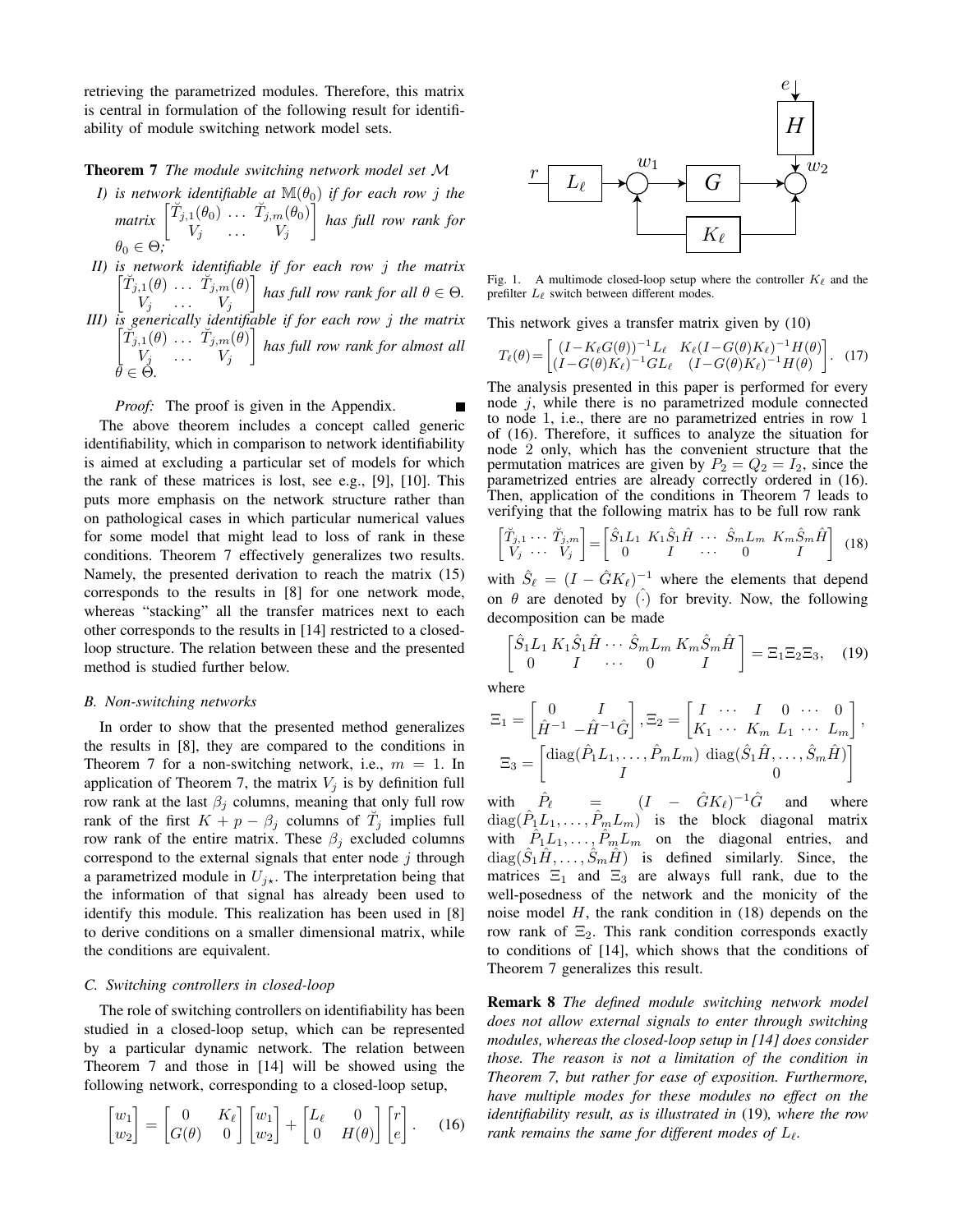## IV. PATH-BASED CONDITIONS

The developed rank conditions of Theorem 7 have as disadvantage that it is practically inconvenient and, in particular for a large number of network modes, not scalable to evaluate a priori unknown transfer matrices. Therefore, the analysis is preferably performed on a graphical basis, for which efficient algorithms exist. In this section, path-based conditions for identifiability of module switching network models are presented. This is done by relating the rank conditions on transfer matrices, as in [8], for generic identifiability to conditions in terms of vertex-disjoint paths, similar to results in [9], [10]. The conditions for generic identifiability in Theorem 7, therefore act as a bridge to connect the rank conditions to path-based ones. These conditions are formulated in terms of a graph that is independent of the network mode, meaning that general graph theory can be applied and prevents increased complexity caused by dealing with multiple network modes.

To this end, let us recall graph  $G$  as defined in Section II, for which an extended graph can be formulated that includes the correlation structure in H and R from (2), as in [15]. This is defined below.

Definition 9 (Extended graph [15]) *Consider a directed dynamic network* (2). Let  $\mathcal{G} = (\mathcal{V}, \mathcal{E})$  *be its underlying graph. An extended graph*  $\hat{G} = (\hat{V}, \hat{\mathcal{E}})$  *is defined as* 

$$
\hat{\mathcal{V}} := \mathcal{V} \cup \{L+1, L+2, \dots, L+K+p\}
$$
 (20)

$$
\hat{\mathcal{E}} := \mathcal{E} \cup \{ (i,j) \mid i \in \hat{\mathcal{V}}, j \in \mathcal{V}, U_{j,i-L}(\theta) \neq 0 \}.
$$
 (21)

Here, the additional vertices  $\hat{V}$  consist of all external signals  $e(t)$  and  $r(t)$ , whereas the structure of the mapping from these signals into the network are captured in the additional set of edges  $\mathcal{E}$  with respect to  $\mathcal{E}$ . This extended graph captures the structure of graph  $G$  and correlation structure of external signals simultaneously. This allows to formulate the set of in-neighbors of node  $i$  as

$$
\mathcal{W}_j := \{ i \in \hat{\mathcal{V}} \mid (i,j) \in \mathcal{E}_p \text{ or } U_{j,i-L} \text{ is parametrized} \},\tag{22}
$$

which are inputs to parametrized elements in the module switching network. Let  $U$  be the set of all external signals  $r(t)$  and  $e(t)$  entering the network.

Let us consider a directed graph without taking the effect of switching modules into account, i.e., switching edges are assumed to be known, but have no other role in the graph. Then, generic identifiability can be verified using the following lemma, which was inspired by results in, e.g., [10]. This result is formulated using the concept of *vertexdisjoint paths* from a set A to B, denoted by  $b_{A\rightarrow B}$ , which corresponds to the maximum number of paths from the set of nodes  $A$  to the set of nodes  $B$  that do not share any nodes or vertices.

**Lemma 10** [15] A network model set M for  $m = 1$  is *generically identifiable if and only if in its extended graph*  $\ddot{G}$ 

$$
b_{\mathcal{U}\to\mathcal{W}_j} = |\mathcal{W}_j| \tag{23}
$$

*holds for all*  $j \in V$ *.* 

This path-based result has also been connected to the rank conditions in [8], see e.g., [10], [16]. Application of this relation in the presented framework in this paper for the situation  $m = 1$  leads to

$$
b_{\mathcal{U}\to\mathcal{W}_j} = \text{rank } T_{\mathcal{W}_j\mathcal{U},1} \tag{24}
$$

with

$$
T_{\mathcal{W}_j \mathcal{U}, \ell} = \begin{bmatrix} \breve{T}_{j,\ell} \\ V_j \end{bmatrix} \tag{25}
$$

for  $\ell \in \{1, \ldots, m\}$ . This close relation will be used to establish path-based conditions for general module switching networks.

In the path-based conditions conditions developed below, the partitioning of the edge set of Definition 3 is used. The particular set of interest is the set of switching edges  $\mathcal{E}_s$ , which is used to specify the output nodes of these edges as *stimulated*. These stimulated nodes can be defined by the following set

$$
\mathcal{S} := \{ j \in \mathcal{V} \mid (i, j) \in \mathcal{E}_s \land b_{\mathcal{U} \to \{w_i\}} \neq 0 \}, \qquad (26)
$$

where the second condition ensures that at least one path from an external signal to the input node of the switching edge exists. Without an excitation signal reaching the input, the switching module would not appear in any transfer matrix in Theorem 7 and this situation is therefore excluded. The set of stimulated nodes by switching modules plays a key role, since the excitation that these switching modules produces is closely related to the excitation by external signals. This close relation is formulated in the following Theorem.

Theorem 11 *The module switching dynamic network model set* M *is generically identifiable if in its extended graph* Gˆ*, it holds that*

$$
b_{(\mathcal{U}\cup\mathcal{S})\rightarrow\mathcal{W}_j} = |\mathcal{W}_j| \tag{27}
$$

*holds for every node*  $j \in V$ .

The result of Theorem 11 shows that switching modules provide excitation in a similar way as external signals, with the main difference that switching modules require input from an external excitation signal. This formulation allows for easier interpretation on the influence of switching modules on identifiability of dynamic networks than conditions in Theorem 7, while in addition efficient existing algorithms like the Ford-Fulkerson algorithm can be used for evaluation, see e.g., [17].

#### V. EXAMPLE

In this section, the presented theory will be illustrated using a simple example. We will consider the network depicted in Figure 2, which includes a known switching module with two different operating modes. The network can be described as follows

$$
\begin{bmatrix} w_1 \\ w_2 \\ w_3 \end{bmatrix} = \underbrace{\begin{bmatrix} 0 & 0 & 0 \\ G_{21,\ell} & 0 & 0 \\ G_{31}(\theta) & G_{32}(\theta) & 0 \end{bmatrix}}_{G_{\ell}(\theta)} + \underbrace{\begin{bmatrix} 1 \\ 0 \\ 0 \end{bmatrix}}_{U} r, \qquad (28)
$$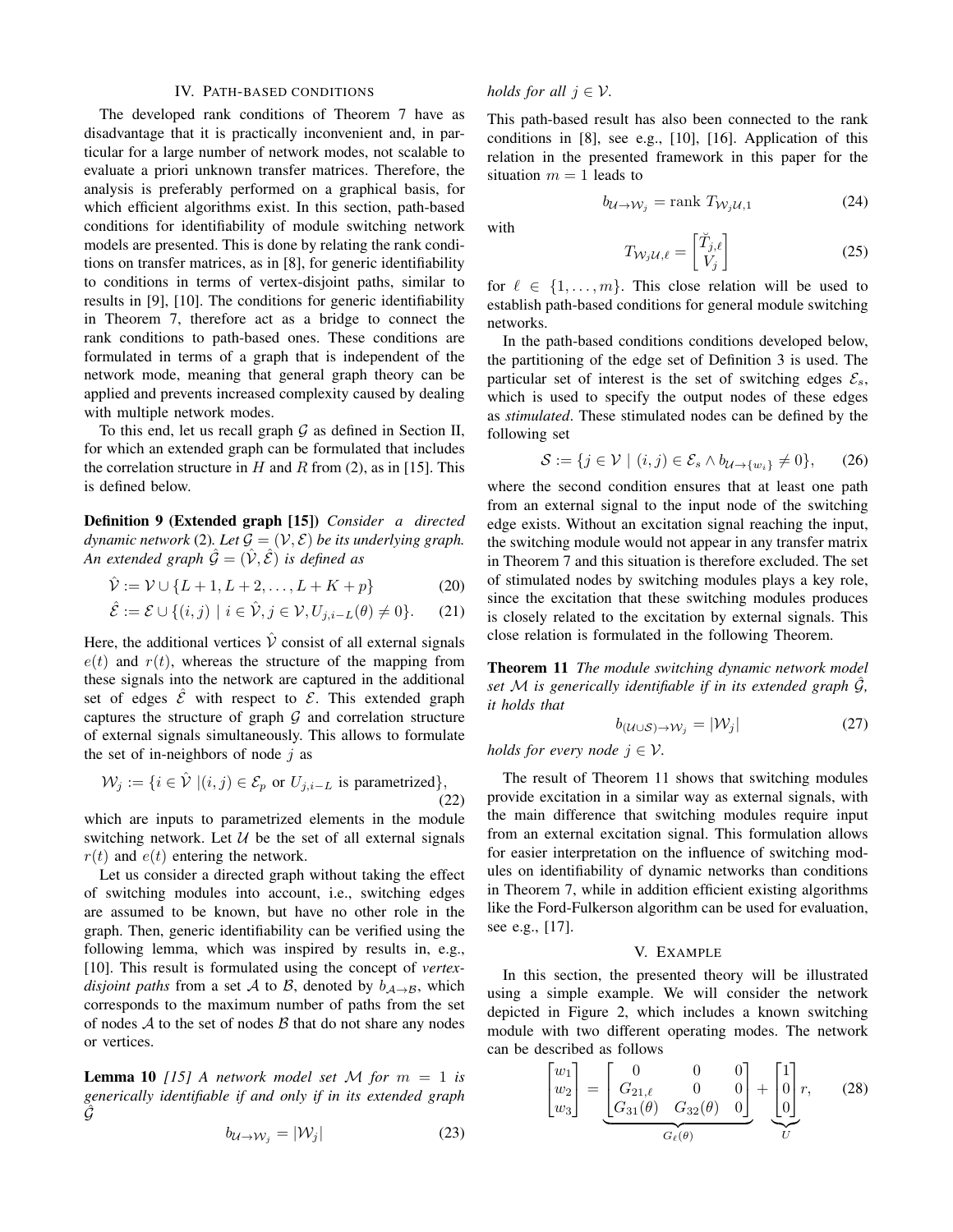

Fig. 2. A module switching network example with one switching module (blue) that ensures identifiability of the two parametrized modules (green).

where  $\ell \in \{1, 2\}$  and  $G_{21,1} \neq G_{21,2}$ . Since all of the parametrized modules are connected to node  $j = 3$ , it suffices to analyse the conditions of Theorem 7 and Theorem 11 for this node only.

Let us start by constructing the matrix  $\tilde{T}_{3,\ell}$ , corresponding to the procedure described in Section III-A. This starts by formulation of the permutation matrices  $P_3$  and  $Q_3$ , such that all the  $\alpha_3 = 2$  parametrized entries of  $(I - G_{\ell}(\theta))$  are on the left side, whereas  $\beta_3 = 0$ , since there are no parametrized entries in  $U(\theta)$ . The matrices from (28) are already correctly ordered, so  $P_3 = I_3$  and  $Q_3 = 1$ . Using these ingredients the transfer matrix  $\tilde{T}_{3,\ell}$  is given by

$$
\breve{T}_{3,\ell} = \begin{bmatrix} I_{\alpha_3} & 0 \end{bmatrix} T_{\ell} = \begin{bmatrix} 1 \\ G_{21,\ell} \end{bmatrix},\tag{29}
$$

with  $T_\ell$  given by (10) and where  $V_3$  does not exist, since  $\beta_3 = 0$ . Clearly, for  $m = 1$ , the conditions of Theorem 7 would not hold, since the matrix in (29) has more rows than columns. However, application of Theorem 7 for  $m = 2$ yields

rank 
$$
[\tilde{T}_{3,1} \quad \tilde{T}_{3,2}] = \text{rank} \begin{bmatrix} 1 & 1 \\ G_{21,1} & G_{21,2} \end{bmatrix} = 2,
$$
 (30)

which does satisfy the conditions and renders the model set identifiable.

This result can be verified using the path-based conditions of Theorem 11, where it suffices again to consider node  $j = 3$  only. The set of inputs to parametrized modules that connect to node 3 is given by  $W_3 = \{1, 2\}$  and the set of nodes excited by an external signal is given by  $\mathcal{U} = \{1\}.$ Without including excitation by switching modules, this graph has only one path from  $U$  to  $W_3$ , which does not satisfy the conditions in Lemma 10. Let us now include switching edges, for which the set of stimulated nodes by switching modules is given by  $S = \{2\}$ , corresponding to (26). Since the paths  $U \rightarrow W_3$  and  $S \rightarrow W_3$  are vertexdisjoint, the conditions of Theorem 11 are satisfied and therefore the model set is generically identifiable.

#### VI. CONCLUSION

In this paper, it has been shown that switching modules provide additional excitation in dynamic networks, such that remaining mode-invariant modules are identifiable. Verifiable conditions in terms of a transfer matrix composed from transfer matrices for all network modes are formulated.

These conditions generalize existing results on network identifiability and identifiability of a plant in closed-loop with a switching controller, for which their relation is explicitly shown. These rank conditions are translated to path-based conditions for the notion of generic identifiability, which uses a standard graph formulation and therefore allows usage of standard algorithms to be evaluated.

#### **REFERENCES**

- [1] D. Materassi and G. Innocenti, "Topological Identification in Networks of Dynamical Systems," *IEEE Trans. on Automatic Control*, vol. 55, no. 8, pp. 1860 – 1871, 2010.
- [2] A. Chiuso and G. Pillonetto, "A Bayesian approach to sparse dynamic network identification," *Automatica*, vol. 48, no. 8, pp. 1553–1565, Aug. 2012.
- [3] P. M. J. Van den Hof, A. G. Dankers, P. S. C. Heuberger, and X. Bombois, "Identification of dynamic models in complex networks with prediction error methods—Basic methods for consistent module estimates," *Automatica*, vol. 49, no. 10, pp. 2994–3006, 2013.
- [4] K. R. Ramaswamy, G. Bottegal, and P. M. J. Van den Hof, "Local Module Identification in Dynamic Networks Using Regularized Kernel-Based Methods," in *IEEE Conf. on Decision and Control*, 2018, pp. 4713–4718.
- [5] A. G. Dankers, "System identification in dynamic networks." Ph.D. dissertation, Delft University of Technology, 2014.
- [6] J. Goncalves and S. Warnick, "Necessary and Sufficient Conditions for Dynamical Structure Reconstruction of LTI Networks," *IEEE Trans. on Automatic Control*, vol. 53, no. 7, pp. 1670–1674, 2008.
- [7] H. H. M. Weerts, P. M. J. Van den Hof, and A. G. Dankers, "Prediction error identification of linear dynamic networks with rank-reduced noise," *Automatica*, vol. 98, pp. 256–268, 2018.
- [8] ——, "Identifiability of linear dynamic networks," *Automatica*, vol. 89, pp. 247–258, 2018.
- [9] A. S. Bazanella, M. Gevers, J. M. Hendrickx, and A. Parraga, "Identifiability of dynamical networks: which nodes need be measured?" in *IEEE 56th Conf. on Decision and Control*, 2017, pp. 5870–5875.
- [10] J. M. Hendrickx, M. Gevers, and A. S. Bazanella, "Identifiability of Dynamical Networks With Partial Node Measurements," *IEEE Trans. on Automatic Control*, vol. 64, no. 6, pp. 2240–2253, 2019.
- [11] A. L. Juloski, W. P. M. H. Heemels, G. Ferrari-Trecate, R. Vidal, S. Paoletti, and J. H. G. Niessen, "Comparison of Four Procedures for the Identification of Hybrid Systems," *European Journal of Control*, vol. 13, pp. 354–369, 2005.
- [12] L. Bako, "Identification of switched linear systems via sparse optimization," *Automatica*, vol. 47, no. 4, pp. 668–677, Apr. 2011.
- [13] F. Lauer and G. Bloch, *Hybrid System Identification*. Cham,: Springer Nature Switzerland AG, Oct. 2018.
- [14] T. Söderström, L. Ljung, and I. Gustavsson, "Identifiability conditions for linear multivariable systems operating under feedback," *IEEE Transactions on Automatic Control*, vol. 21, no. 6, pp. 837–840, 1976.
- [15] X. Cheng, S. Shi, and P. M. J. Van den Hof, "Allocation of Excitation Signals for Generic Identifiability of Linear Dynamic Networks," *arXiv:1910.04525 [math]*, 2019.
- [16] J. W. van der Woude, "A graph-theoretic characterization for the rank of the transfer matrix of a structured system," *Mathematics of Control, Signals and Systems*, vol. 4, no. 1, pp. 33–40, 1991.
- [17] L. R. Ford and D. R. Fulkerson, "Maximal flow through a network," *Canadian Journal of Mathematics*, vol. 8, pp. 399–404, 1956.
- [18] S. Shi, X. Cheng, and P. M. J. Van den Hof, "Excitation allocation for generic identifiability of a single module in dynamic networks: A graphic approach," Tech. Rep., 2020, to appear in Proc. IFAC World Congress, 2020.

#### **APPENDIX**

*Proof of Theorem 7:* This proof is inspired by [8], where the left hand side of implication (12) can be written for a single mode  $\ell$  as

$$
(I - G_{\ell}(\theta))T_{\ell} = U(\theta)
$$
\n(31)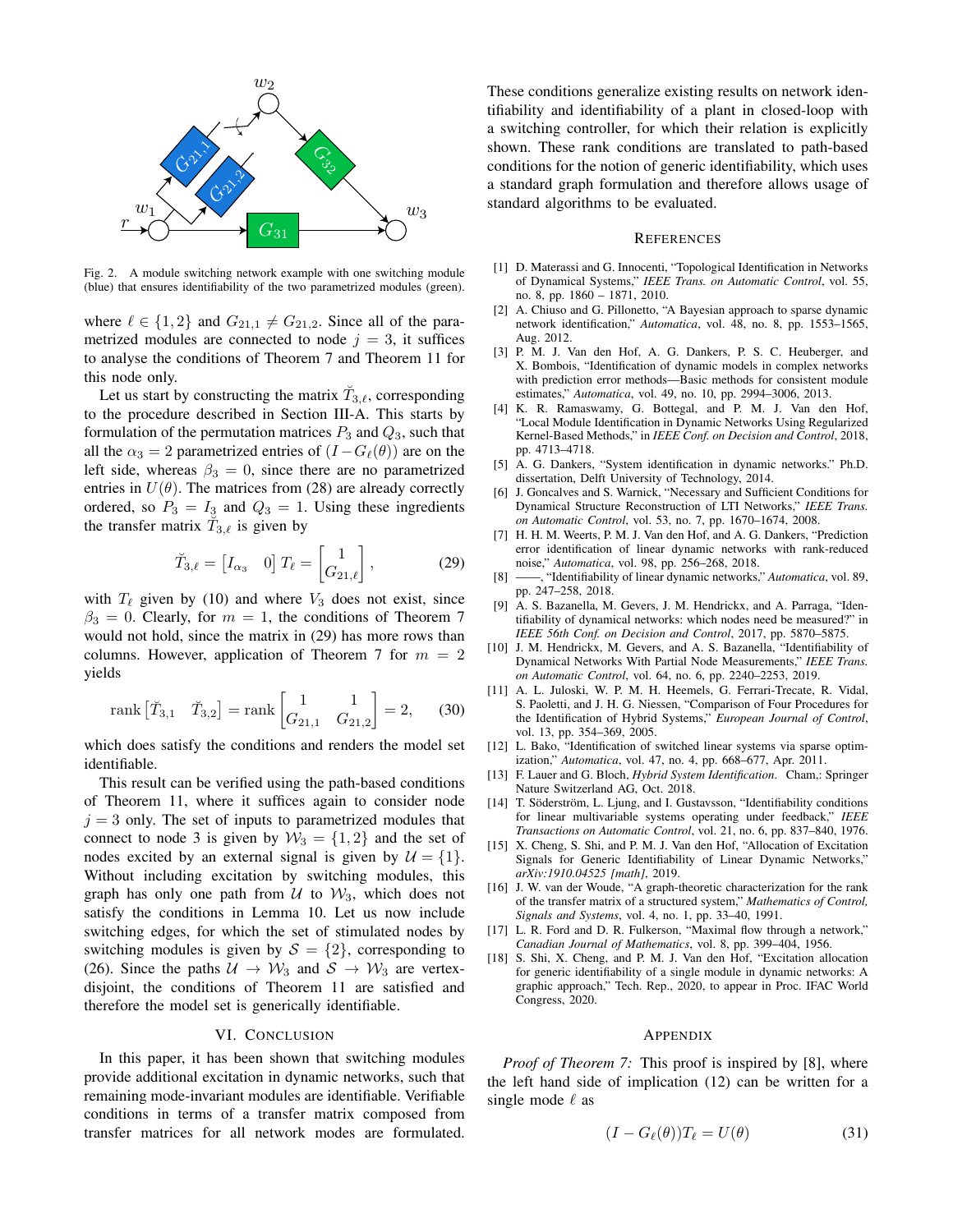where shorthand notation is used for  $T_\ell = T_\ell(\theta_0)$ ,  $G_{\ell}(\theta) = G_{\ell}(\theta_1)$  and  $U(\theta) = U(\theta_1)$ . The following reasoning is then applied to every row of (31). Consider row j, for which permutation matrices  $P_i$  and  $Q_i$ , defined in (13)-(14), are applied to obtain:

$$
(I - G_{\ell}(\theta))_{j\star} P_j P_j^{-1} T_{\ell} Q_j = U(\theta)_{j\star} Q_j, \qquad (32)
$$

which leads to

$$
-G(\theta)_{j\star}^{(1)}\tilde{T}_{j,\ell} + (I - G_{\ell})_{j\star}^{(2)}\tilde{T}_{j,\ell} = \left[U_{j\star}^{(1)} \quad 0\right] + U(\theta)_{j\star}^{(2)}V_j \tag{33}
$$

with  $-G(\theta)_{j\star}^{(1)} = (I - G(\theta))_{j\star}^{(1)}$  and  $P_j^{-1}T_\ell Q_j = \begin{bmatrix} \breve{T}_{j,\ell} \\ \overline{T}_{j,\ell} \end{bmatrix}$ . This equation can be rewritten into

$$
\left[G(\theta)_{j\star}^{(1)} \quad U(\theta)_{j\star}^{(2)}\right] \begin{bmatrix} \breve{T}_{j,\ell} \\ V_j \end{bmatrix} = \rho_{\ell},\tag{34}
$$

with  $\rho_{\ell} = (I - G_{\ell})_{j \star}^{(2)} \bar{T}_{j,\ell} - \left[ U_{j \star}^{(1)} \quad 0 \right]$ , which has to hold for all  $\ell \in \{1, \ldots, m\}$ . All of these equations can be grouped for all  $\ell \in \{1, \ldots, m\}$  as follows

$$
\left[G(\theta)_{j\star}^{(1)} U(\theta)_{j\star}^{(2)}\right] \begin{bmatrix} \check{T}_{j,1} & \cdots & \check{T}_{j,m} \\ V_j & \cdots & V_j \end{bmatrix} = \begin{bmatrix} \rho_1 & \cdots & \rho_m \end{bmatrix}.
$$
 (35)

In (35) all the parametrized entries are contained in the left block  $\left[G(\theta)_{j\star}^{(1)} \quad U(\theta)_{j\star}^{(2)}\right]$ , whereas the other parts of the equation are independent of  $\theta$ . Therefore, all of the parametrized elements are uniquely determined if the matrix  $\begin{bmatrix} \breve{T}_{j,1} & \cdots & \breve{T}_{j,m} \ V_j & \cdots & V_j \end{bmatrix}$ has full row rank. A solution  $G_{\ell}(\theta_0)$ and  $U(\theta_0)$  exists to the equation (31) by Definition 6 of identifiability. Since the solution to the equation (35) is unique and  $G_{\ell}(\theta_0)$  and  $U(\theta_0)$  is a possible solution, the validity of (12) is proven.

The proof for situation II) is that the provided conditions should apply for all models  $\theta \in \Theta$ , meaning that one model for which the given transfer matrix loses rank, the model set is not identifiable. However, for the situation III), the provided conditions should hold for almost all  $\theta \in \Theta$ , meaning that a finite set of models may be excluded.

*Proof of Theorem 11:* The proof is based on showing that the rank condition on transfer matrices in Theorem 7 generically corresponds to path-based conditions on a specific set of nodes. Furthermore, is the following reasoning repeated for every node  $j \in V$ , so the notation that indicates dependence on  $j$  is omitted in the following reasoning.

First, we introduce a partitioning of the set of nodes  $V$ into disjoint sets. To this end, let D denote the *minimum disconnecting set* of the paths  $U \rightarrow W$ , where a disconnecting set refers to a set of nodes of which removal would lead to disconnection of the sets  $U$  and  $W$ . In addition this set should be of minimal cardinality. Using this disconnecting set we define  $A$  as the set of nodes for which paths from U exist that do not intersect any node in  $D$ , such that  $U \subseteq A$ . Furthermore, the remaining nodes are defined by  $\mathcal{B} = \mathcal{V} \setminus (\mathcal{D} \cup \mathcal{A})$ , i.e., the nodes that can only be reached from  $U$  by paths through  $D$ . The proposed partitioning can also be used to partition the set of nodes excited by switching

modules S, which leads to two disjoint sets  $S_A \subseteq A \cup D$ and  $S_B \subseteq B$ . The contribution for elements in both sets will be analyzed separately.

*The case*  $S = S_A$  *and*  $S_B = \emptyset$ *:* Let us now consider the effect of switching modules before the disconnecting set D only, i.e.,  $S = S_A$  and  $S_B = \emptyset$ . This is done through a transfer matrix decomposition, see e.g., [10], [18], which can be done using the disconnecting set. This decomposition is made through formulation of the following matrices in terms of the proposed partitioning of nodes

$$
G_{\ell} = \begin{bmatrix} G_{\mathcal{B}\mathcal{B}} & G_{\mathcal{B}\mathcal{D}} & 0 \\ G_{\mathcal{D}\mathcal{B},\ell} & G_{\mathcal{D}\mathcal{D},\ell} & G_{\mathcal{D}\mathcal{A},\ell} \\ G_{\mathcal{A}\mathcal{B},\ell} & G_{\mathcal{A}\mathcal{D},\ell} & G_{\mathcal{A}\mathcal{A},\ell} \end{bmatrix},
$$

$$
U = \begin{bmatrix} 0 \\ U_{\mathcal{D}\mathcal{U}} \\ U_{\mathcal{A}\mathcal{U}} \end{bmatrix}, T_{\ell} = \begin{bmatrix} T_{\mathcal{B}\mathcal{U},\ell} \\ T_{\mathcal{D}\mathcal{U},\ell} \\ T_{\mathcal{A}\mathcal{U},\ell} \end{bmatrix},
$$

where the subscript  $\ell$  denotes the dependence on the network mode. This means that all transfer matrices that map to nodes in A or D might depend on the network mode  $\ell$ . In this formulation, the matrix  $G_{\mathcal{B}A} = 0$ , since any path  $A \rightarrow \mathcal{B}$ goes through D. Then, since  $(I - G_\ell)T_\ell = U$ , the top row of the equation yields

$$
\begin{bmatrix} I - G_{BB} & -G_{BD} & 0 \end{bmatrix} \begin{bmatrix} T_{BU,\ell} \\ T_{DU,\ell} \\ T_{AU,\ell} \end{bmatrix} = 0, \quad (36)
$$

such that

$$
T_{\mathcal{B}\mathcal{U},\ell} = (I - G_{\mathcal{B}\mathcal{B}})^{-1} G_{\mathcal{B}\mathcal{D}} T_{\mathcal{D}\mathcal{U},\ell}
$$
  
= 
$$
T_{\mathcal{B}\mathcal{D}} T_{\mathcal{D}\mathcal{U},\ell}
$$
 (37)

with  $T_{\mathcal{BD}} = (I - G_{\mathcal{BB}})^{-1} G_{\mathcal{BD}}$  independent of the network mode  $\ell$ . This matrix  $T_{\beta\mathcal{D}}$  is a transfer matrix mapping from signals applied to the nodes in  $D$  to the nodes  $B$ , to show this, consider  $u(t)$  the external signal applied to nodes  $U$ . The node signals of the set  $\beta$  are by (37) then, for every mode  $\ell$ , given by

$$
w_{\mathcal{D}}(t) = T_{\mathcal{B}\mathcal{D}} T_{\mathcal{D}\mathcal{U},\ell} u(t) = T_{\mathcal{B}\mathcal{D}} \tilde{u}_{\ell}(t) \tag{38}
$$

with  $\tilde{u}_{\ell}(t) = T_{\mathcal{D}\mathcal{U},\ell}$  u(t). This shows that  $T_{\mathcal{B}\mathcal{D}}$  should be interpreted as the mapping from external signals applied to  $D$  to internal node signals of  $B$ . This interpretation holds for all the following matrices denoted by  $T$  in this proof.

Since  $W \subseteq D \cup B$ , the desired transfer matrix from U to W is a selection of rows from  $T_{\mathcal{BU},\ell}$  and  $T_{\mathcal{DU},\ell}$ , given by

$$
T_{\mathcal{WU},\ell} = C_{\mathcal{A}} \begin{bmatrix} T_{\mathcal{BU},\ell} \\ T_{\mathcal{DU},\ell} \end{bmatrix}
$$
 (39)

with  $C_A \in \{0,1\}^{|B| \times |W|}$  that has a one in every row in the column corresponding to the nodes in  $W$ . This can be further specified by

$$
T_{\mathcal{WU},\ell} = T_{\mathcal{WD}} T_{\mathcal{DU},\ell} \tag{40}
$$

with  $T_{\mathcal{WD}} = C_{\mathcal{A}} \begin{bmatrix} T_{\mathcal{BD}}^{\top} & I \end{bmatrix}^{\top}$ .

Then, application of the rank condition of Theorem 7 for the defined matrix in (40) using (25) leads to checking

$$
\text{rank } T_{\mathcal{WD}} \left[ T_{\mathcal{DU},1} \cdots T_{\mathcal{DU},m} \right] \tag{41}
$$